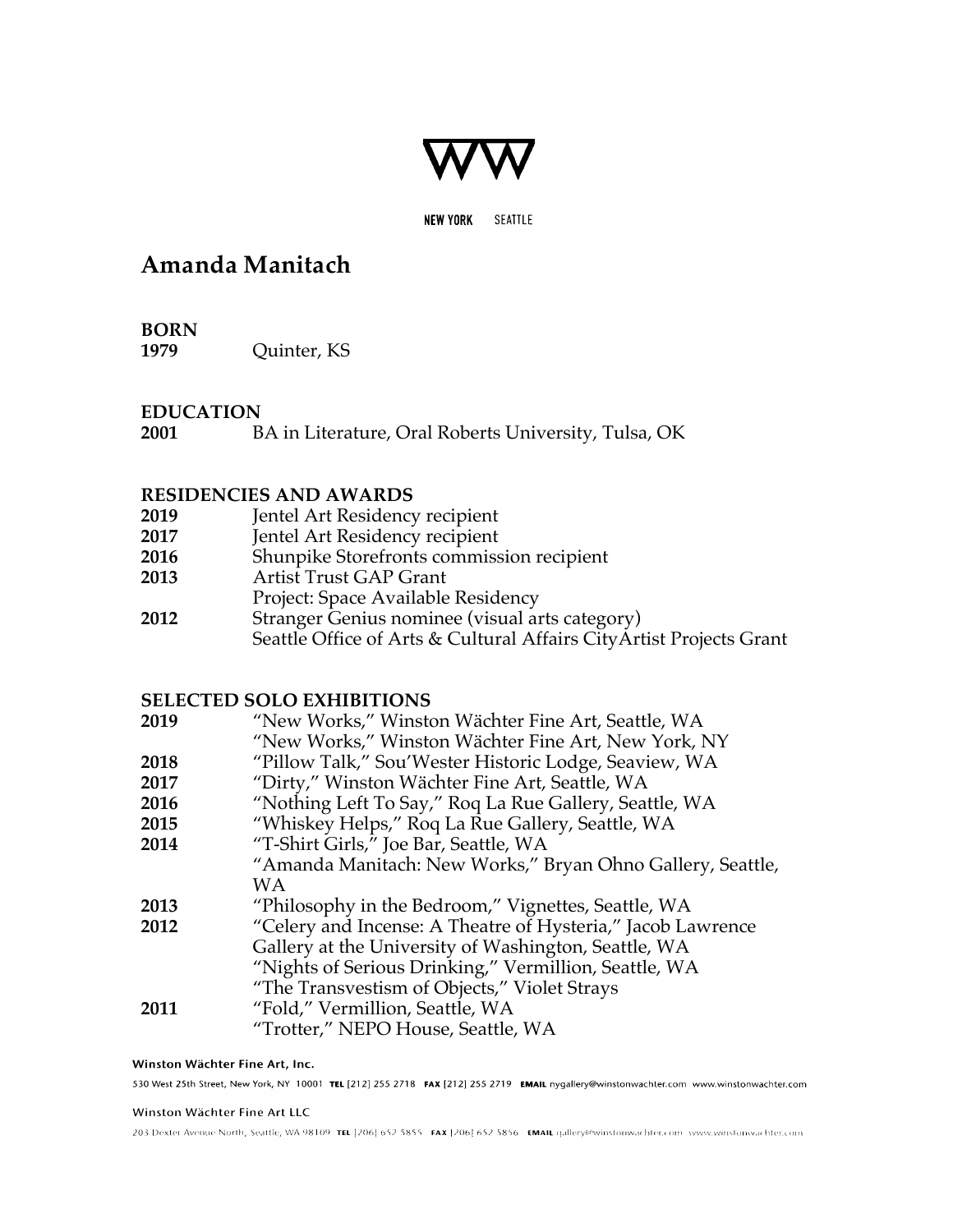# **SELECTED GROUP EXHIBITIONS**

| 2019 | Untitled Art Fair, San Francisco, CA<br>"BAM! Glasstastic Biennial," Bellevue Arts Museum, Bellevue, WA               |
|------|-----------------------------------------------------------------------------------------------------------------------|
| 2018 | Bellwether Arts and Experience, Bellevue Arts Museum, Bellevue,                                                       |
|      | <b>WA</b>                                                                                                             |
|      | Seattle Art Fair, Seattle, WA                                                                                         |
| 2017 | "Say A Little Prayer For U.S.," Planthouse Gallery, New York, NY                                                      |
|      | "Out of Sight," Seattle, WA                                                                                           |
|      | Pulse Art Fair, Miami, FL<br>Seattle Art Fair, Seattle, WA                                                            |
|      | Palm Springs Art Fair, Palm Springs, CA                                                                               |
| 2016 | "Northwest Art Now," Tacoma Art Museum, Tacoma, WA; curated                                                           |
|      | by Rock Hushka and Juan Roselione-Valadez                                                                             |
|      | Seattle Art Fair, Seattle, WA                                                                                         |
| 2015 | "Lush Life 5: Reverie," Roq La Rue Gallery, Seattle, WA; curated by                                                   |
|      | Kirsten Anderson                                                                                                      |
|      | Seattle Art Fair (represented by Roq La Rue Gallery), Seattle, WA                                                     |
|      | "Out of Sight Expo," Seattle, WA                                                                                      |
|      | "Plus One," Roq La Rue Gallery, Seattle, WA                                                                           |
| 2014 | "Art Show Today," Planthouse Gallery, New York, NY; curated by                                                        |
|      | <b>Brad Ewing</b><br>"Get Naked," Bryan Ohno Gallery, Seattly, WA                                                     |
| 2013 | "Connected," Cuchifritos, New York, NY                                                                                |
|      | "The Trees The Trees," Vignettes, Seattle, WA; curated by Sierra                                                      |
|      | Stinson                                                                                                               |
|      | "Chamber Music," Frye Art Museum, Seattle, WA; curated by Scott                                                       |
|      | Lawrimore                                                                                                             |
| 2012 | "Elles," SAM Gallery, Seattle Art Museum Gallery, Seattle, WA;                                                        |
|      | curated by Barbara Shaiman                                                                                            |
|      | "Each moment we live our lives shine," Cullom Gallery, Seattle,                                                       |
|      | WA; curated by Beth Cullom                                                                                            |
|      | "BAM Biennial 2012: High Fiber Diet," Bellevue Arts Museum,                                                           |
|      | Bellevue, WA; curated by Stefano Catalani<br>"MegaBodega," Family Business Gallery, New York, NY                      |
|      | "Can't Get There From Here," Lawrimore Project, Seattle, WA                                                           |
|      | "New Members Show," SOIL Gallery, Seattle, WA                                                                         |
|      | "Seeing is Believing: A Study of Dreams," Ghost Gallery, Seattle,                                                     |
|      | WA                                                                                                                    |
|      | "Death and the Maiden," Roq La Rue Gallery, Seattle, WA                                                               |
|      | "TEXT EDITOR," SOIL Gallery, Seattle, WA; curated by Sharon                                                           |
|      | Arnold                                                                                                                |
|      | "Strange Coupling," University of Washington, Seattle, WA                                                             |
|      | "Red Current," Roq La Rue Gallery, Seattle, WA                                                                        |
|      | "Brick and Mortar," Gage Academy of Art, Seattle, WA<br>"ONN/OF 'a light festival'," The Sweater Factory, Seattle, WA |
| 2011 | "Visual Artist Happy Hour," Gage Academy of Art, Seattle, WA                                                          |
|      |                                                                                                                       |

### Winston Wächter Fine Art, Inc.

530 West 25th Street, New York, NY 10001 TEL [212] 255 2718 FAX [212] 255 2719 EMAIL nygallery@winstonwachter.com www.winstonwachter.com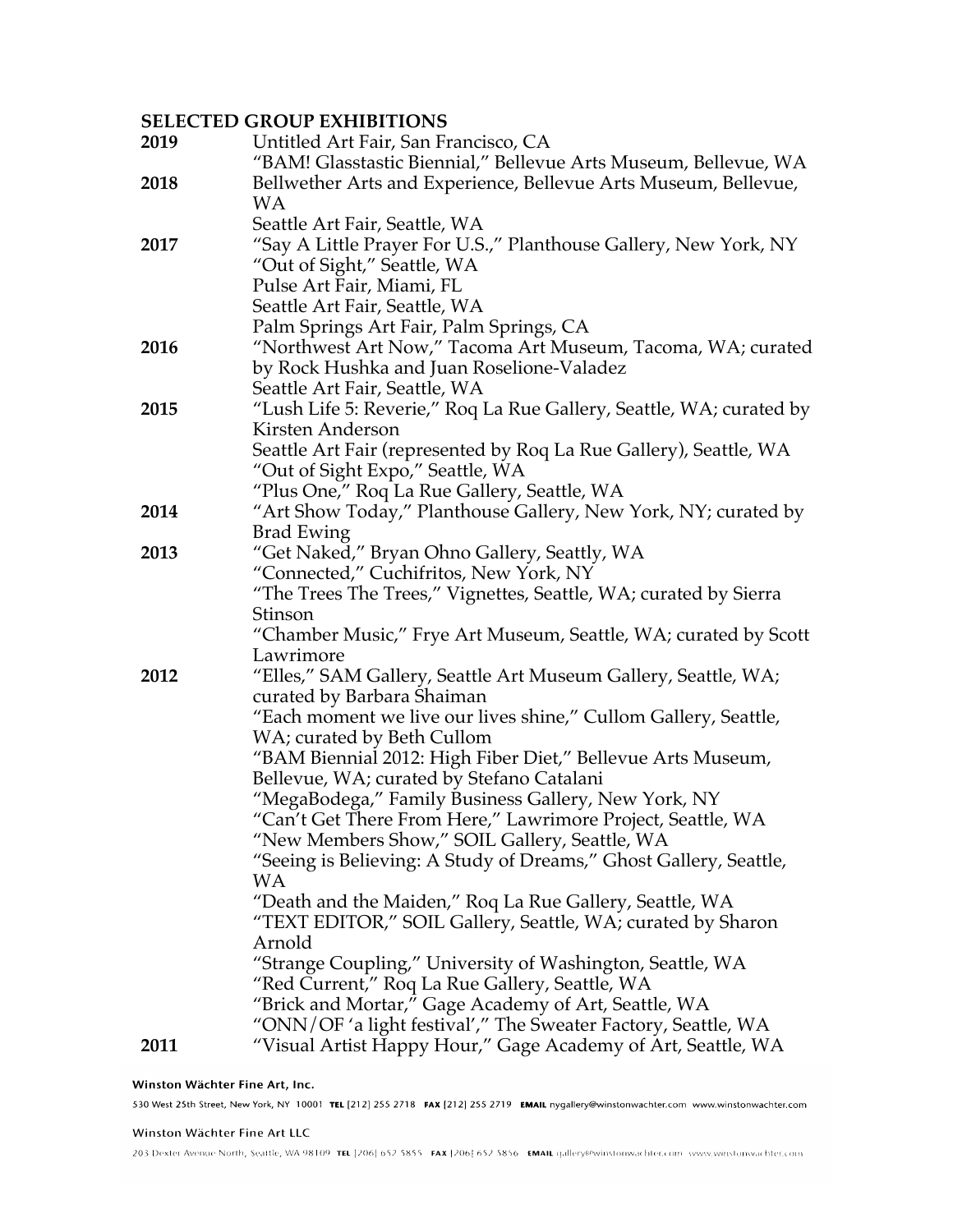|             | "11 Most Dangerous Toys of 2011," SOIL Gallery, Seattle, WA;<br>curated by Klara Glasova |
|-------------|------------------------------------------------------------------------------------------|
|             | "Love & Anguish: collected acts of transgression," City Art                              |
|             | Festival, Seattle, WA; curated by Free Sheep Foundation                                  |
|             | "Must Show Here," 'How Hou' formerly Howard House, Seattle,                              |
|             | WА                                                                                       |
|             | "Over and Over: A Small Survey of Obsessive Drawing,"                                    |
|             | Vermillion, Seattle, WA                                                                  |
|             | "NEPO 5K," NEPO House, Seattle, WA                                                       |
|             | "Show and Tell," pop-up gallery, New York, NY                                            |
|             | "Mad Home Away From Home," Jacob Lawrence Gallery at the                                 |
|             | University of Washington, Seattle, WA                                                    |
|             | "Action 2," Ghost Gallery, Seattle, WA                                                   |
|             | "Mad Homes,: Mad Art site specific installation, Seattle, WA;                            |
|             | curated by Bryan Ohno                                                                    |
|             | "Defornament," SOIL Gallery, Seattle, WA                                                 |
|             | "A Good Line: Artists on Poems," Hugo House, Seattle, WA                                 |
|             | "Bloom & Collapse," SOIL Gallery, Seattle, WA                                            |
| <b>2010</b> | "Air, Water, Fire (We Will Leave the Earth Behind)," NEPO,                               |
|             | Seattle, WA                                                                              |
|             | "Xanadu," SOIL Gallery, Seattle, WA                                                      |
|             | "Action," Ghost Gallery, Seattle, WA                                                     |

# **PUBLIC ART**

**2018-2020** "You Had Me At (Bellevue)," Bellevue Arts Museum, Bellevue, WA

# **LECTURES/PANELS**

| 2016 | Lunch and Learn at Tacoma Art Museum: On Frances Farmer            |
|------|--------------------------------------------------------------------|
|      | Defends Herself                                                    |
| 2012 | Celery and Incense: A Theater of Hysteria, Jacob Lawrence Gallery  |
|      | at the University of Washington, Seattle, WA                       |
|      | Cornish College of the Arts 'DIY Arts Writing with Sharon Butler;" |
|      | panelist                                                           |
|      | Cornish College of the Arts "Sustenance: Art History in One Hour   |
|      | or Less;" panelist                                                 |
| 2011 | Cornish College of the Arts "Sustenance: Adaptation;" panelist     |

# **CURATORIAL EXPERIENCE**

| 2019 | "Motherland," group exhibition at CoCA, Seattle, WA, juror     |
|------|----------------------------------------------------------------|
| 2018 | "Summer Dreams," (curator), Winston Wächter Fine Art, Seattle, |
|      | W A                                                            |
| 2015 | The Factory (co-founder and co-curator with Timothy Rysdyke)   |
|      | "Welcome to the Factory: Ft. Brittany Kusa & Joe Garber"       |

#### Winston Wächter Fine Art, Inc.

530 West 25th Street, New York, NY 10001 TEL [212] 255 2718 FAX [212] 255 2719 EMAIL nygallery@winstonwachter.com www.winstonwachter.com

203 Dexter Avenue North, Seattle, WA 98109 TEL [206] 652 5855 FAX [206] 652 5856 EMAIL gallery@winstonwachter.com www.winstonwachter.com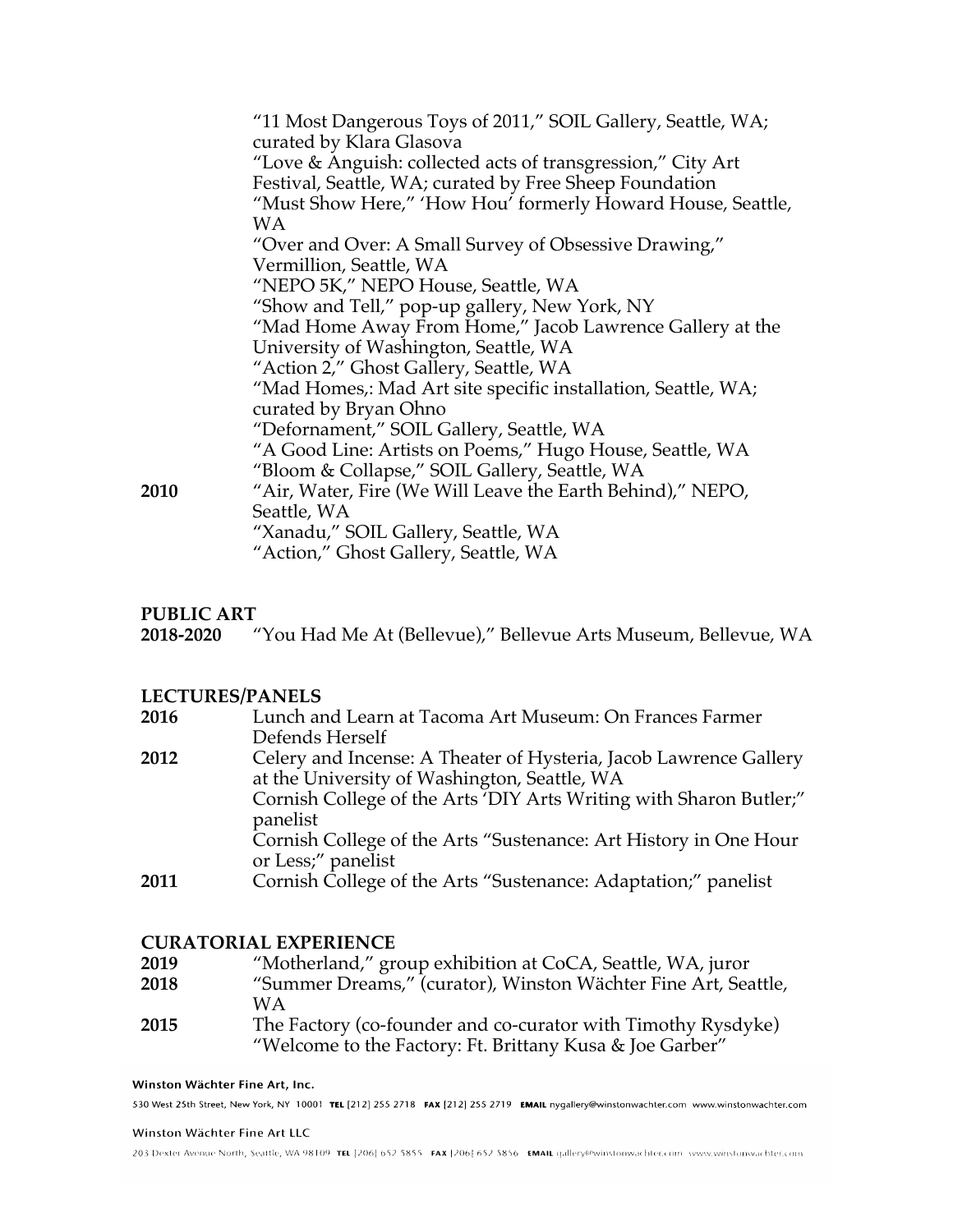|           | "Due Process: PDL"                                                |
|-----------|-------------------------------------------------------------------|
|           | "The Joke's on Us," tnglr, Peter Benjamin Bigelow and Donald      |
|           | Walingford                                                        |
|           | "Queer Feelings"                                                  |
|           | "New Paintings," by John Criscetello                              |
|           | "The Girl's Room: Ashley Armitage"                                |
|           | "The Least Boring Poetry Event of the Year"                       |
|           | "Mad World: Lauren Max and Naomi Rincon"                          |
|           | Rodrigo Valenzuela                                                |
| 2013-2015 |                                                                   |
|           | <b>Hedreen Gallery at Seattle University</b>                      |
|           | "Salon Revisited"                                                 |
|           | "Green Gothic"                                                    |
|           | "Weird Sisters"                                                   |
|           | "Feeling Lost"                                                    |
|           | Yellow Fish Epic Durational Performance Festival                  |
|           | "This Is Memory: D.K. Pan"                                        |
|           | "Devotion," an exhibit organized by Rebecca Brown                 |
|           | "Garek Druss: The Celestial Din"                                  |
|           | "Medium Medium: Language in the Age of Digital                    |
|           | Reproducibility"                                                  |
|           | "Discordia: Monica Rene Rochester and Deborah Faye Lawrence"      |
|           | Seattle Women's Convention                                        |
|           | "Video Library"                                                   |
|           | "Vanitas"                                                         |
|           | "Zachary Culler: Portraits"                                       |
|           | Yellow Fish Durational Performance Festival                       |
|           | "Dream Cargo"                                                     |
|           | "Brad Ewing and Cable Griffith"                                   |
|           | "Secret/Sacred: The New Mystics"                                  |
|           | "New Beach" Max Kraushaar and Graham Downing                      |
|           | "Drawing God From Direct Observation," with Emily Pothast         |
|           | "After Seattle"                                                   |
|           | Seattle Spring: Conversations with Jerry Garcia, Cary Moon,       |
|           | Charles Mudede and David Meinert                                  |
|           | "Kristin Cammermeyer"                                             |
| 2011      | "Lightness," City Arts Fest, co-curated with Serrah Russell, FRED |
|           | Wildlife Refuge, Seattle, WA                                      |
|           | "Over and Over: A Small Survey of Obsessive Drawing," co-         |
|           | curated with Izzie Klingels, Vermilion, Seattle, WA               |
|           |                                                                   |
| 2010      | "Bloom & Collapse," SOIL Gallery, Seattle, WA                     |
|           | The Living Room, Seattle, WA; featuring montly installations and  |
|           | exhibitions by artists including Joey Veltkamp, Jason Hirata,     |
|           | Maggie Carson Romano, Kimberley Trowbridge, Julie Alpert, Klara   |
|           | Glosova, Troy Gua and Brian Cypher                                |

203 Dexter Avenue North, Seattle, WA 98109. TEL [206] 652 5855. FAX [206] 652 5856. EMAIL gallery@winstonwachter.com www.winstonwachter.com

Winston Wächter Fine Art, Inc. 530 West 25th Street, New York, NY 10001 TEL [212] 255 2718 FAX [212] 255 2719 EMAIL nygallery@winstonwachter.com www.winstonwachter.com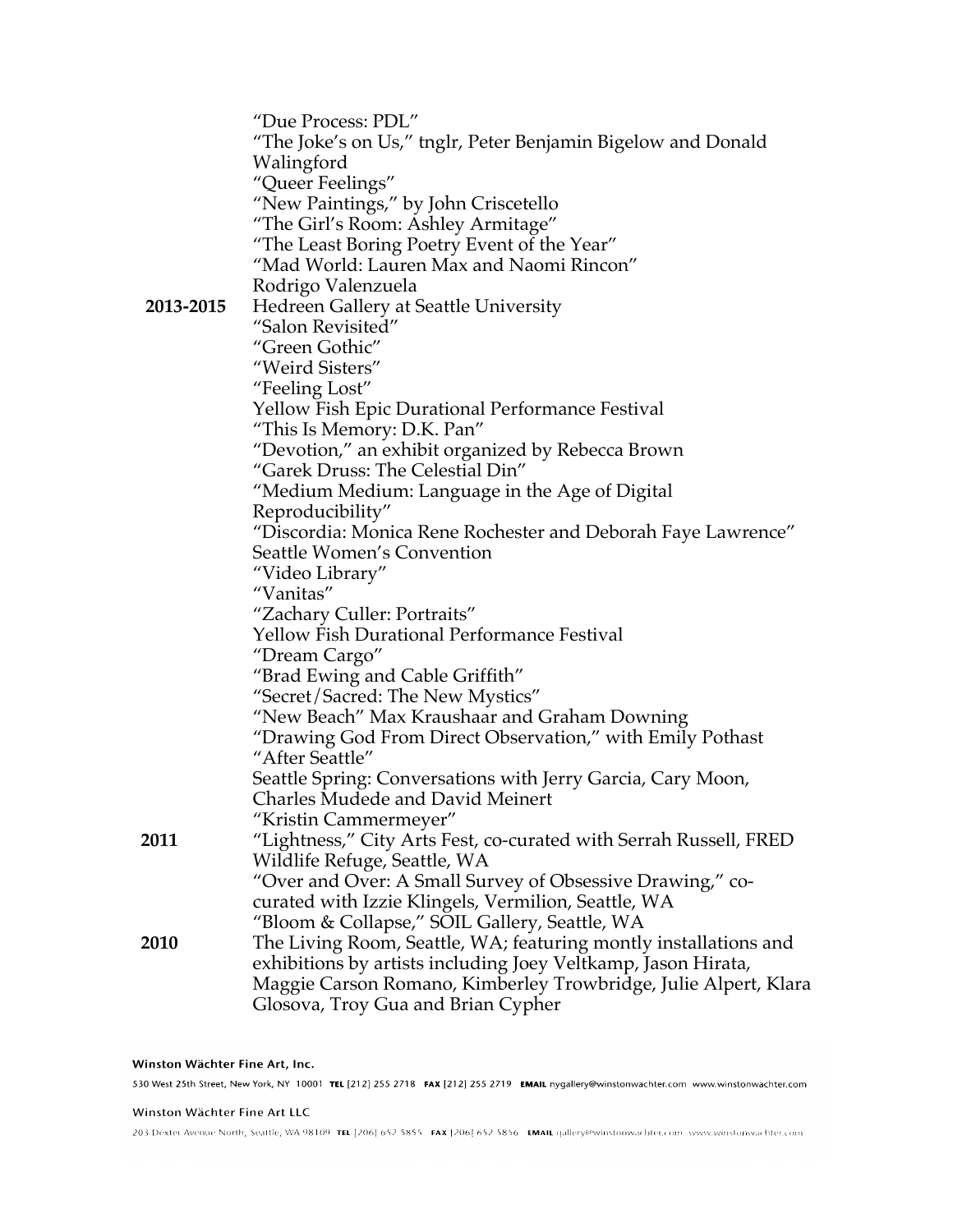# **BIBLIOGRAPHY**

| 2017 | Clemans, Gayle. "With Colored Pencil and Confessional Phrases<br>Amanda Manitach's Art Speaks To Many," Seattle Times<br>November 2017.                                                                                                                                                                                                                                 |
|------|-------------------------------------------------------------------------------------------------------------------------------------------------------------------------------------------------------------------------------------------------------------------------------------------------------------------------------------------------------------------------|
| 2016 | Langner, Erin. "Considering What Art Can (and Can't) Do in a<br>Survey of Northwest Artists," Hyperallgeric August 2016.<br>Graves, Jen. "The Difference Between Artist Amanda Manitach's<br>Best Work and the Work She's Best Known For," The Stranger July<br>2016.                                                                                                   |
|      | Margolis-Pineo, Sarah. "NM artists break the rules while courting a<br>spirit of experimenta-tion," July 2016.<br>"Take Advantage of First Thursday by seeing Roq La Rue's last<br>exhibition," KUOW July 2016.                                                                                                                                                         |
|      | Graves, Jen. "Tacoma Art Museum's NW Art Now Reflects the<br>World We Have, Not the World We Want," The Stranger May 2016.                                                                                                                                                                                                                                              |
| 2015 | Duma, Ma'Chell. "Flawless: Amanda Manitach Explores '#'<br>Feminism in Whiskey Helps," Stackedd Magazine March 2015.<br>"An Interview With Amanda Manitach: Play Around With<br>Anything," Sports-max: Way of Women January 2015.                                                                                                                                       |
|      | Gold, Jordan. "Illustrator Denounces Freud's Theory of Penis<br>Envy," kobini.com December 2015.                                                                                                                                                                                                                                                                        |
| 2014 | Langner, Erin. "Amanda Manitach on Painting, Feminism, Whiskey<br>and T-Shirts," New American Paintings August 2014.                                                                                                                                                                                                                                                    |
|      | Belle, Rachel. "The Art of Speaking in Tongues," KIRO Radio<br>February 2014.<br>Graves, Jen. "Amanda Manitach's Big, Drippy, Sexed Paintings,"<br>The Stranger Februrary 2014<br>Flock, T.S. "Getting An Eyeful: Amanda Manitach at Bryan Ohno<br>Gallery," Vanguard January 2014.                                                                                     |
| 2013 | "Andy Warhol! Here are 22 Ways to Reimagine Your Iconic<br>Banana," Huffington Post June 2013.<br>Clemans, Gayle. "Familiarity of fiber art rendered compelling at<br>Bellevue Arts Museum Biennial," The Seattle Times January 2013.                                                                                                                                   |
| 2012 | Clemans, Gayle. "Women on art: What does 'woman artist'<br>mean?," The Seattle Times October 2012.<br>Schultz, Erika. "Outtakes, opinions from Seattle female artists," The<br>Seattle Times October 2012.<br>Graves, Jen. "Visual Art Shortlist," A&P, June 2012.                                                                                                      |
| 2011 | Powers, Jessica. "These Are Not To Be Toyed," ArtSlant December<br>2011.<br>Graves, Jen. "Currently Hanging: The Floor of Howard House on<br>the Wall of Vermillion," SLOG September 2011.<br>Hurst, Howard. "Seattle Injects Some Excitement into Public<br>Installation Art," Hyperallergic August 2011.<br>Veltkamp, Joey. "Amanda Manitach/Mad Homes," Best Of July |
|      | 2011.                                                                                                                                                                                                                                                                                                                                                                   |

### Winston Wächter Fine Art, Inc.

530 West 25th Street, New York, NY 10001 TEL [212] 255 2718 FAX [212] 255 2719 EMAIL nygallery@winstonwachter.com www.winstonwachter.com